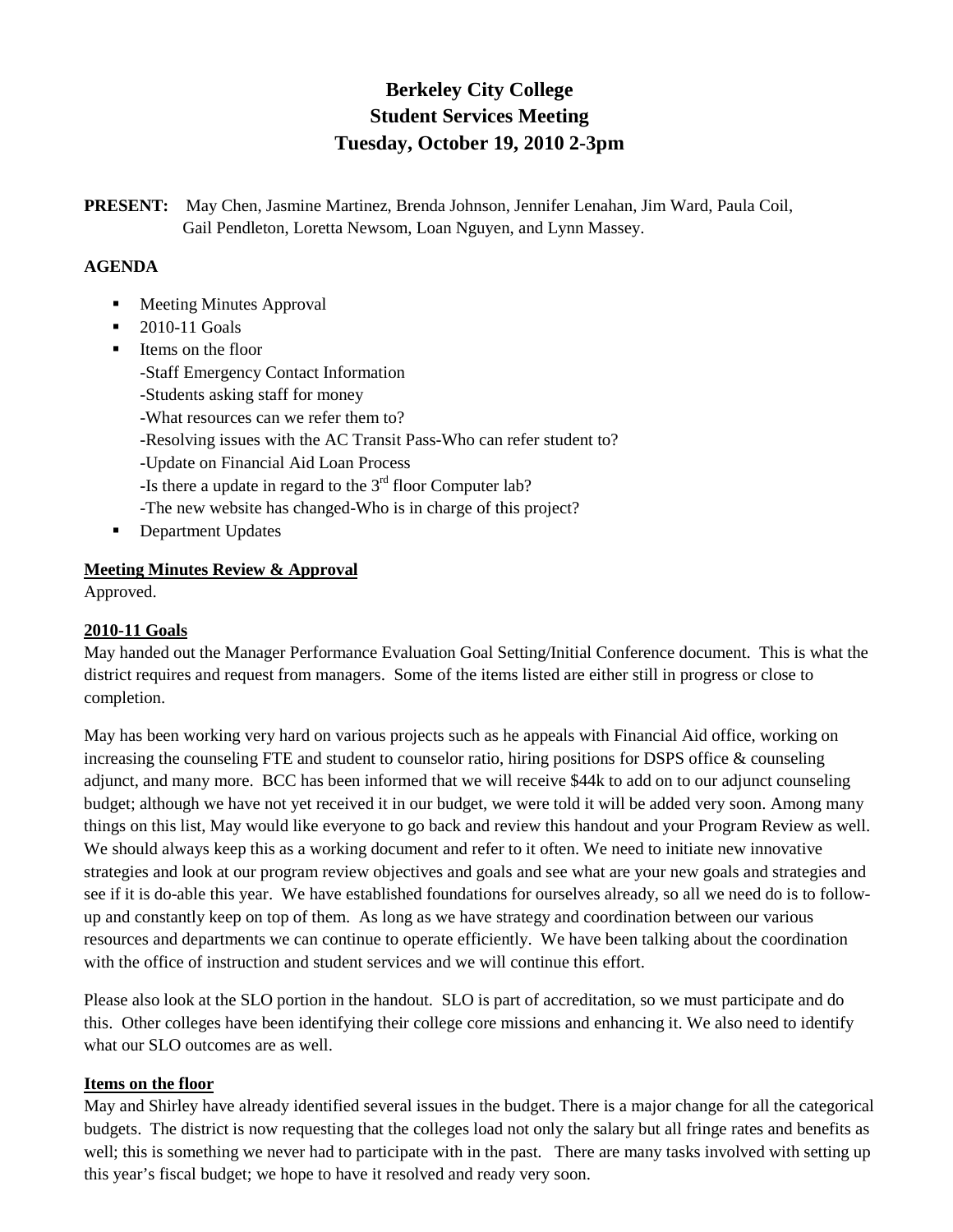The positions that we prioritized at our last meeting have been forwarded for recommendation. There will be more discussion on this topic in the near future.

We were hoping to start the monthly budget status report a lot sooner, but we are still in the process of correcting the budget set-ups. We are also having problems with having the salary showing up in the budgets for this fiscal year, which also affected our state reports. You will be updated on the progress as it occurs.

A&R: There is a new transcript request form available online now and student s can also pay online for this service; credit card payments only with a valid email address. The link to the online official transcript ordering service is located in the student passport center and for those who do not have Passport access they can go to www.peralta.edu/transcripts. These forms are also available on the campuses as well. The fees have changed (please refer to the form). One major change in regard to fees is that there is now a \$2 handling charge for all transcripts in addition to the transcript fee; this also applies to the free transcripts. A banner has been made for all campuses and will be placed up soon. The banner encourages students to complete this form online.

Staff Emergency: It was mentioned that it would be nice to have a list of all staff and their emergency contact information on file on our campus. The business office has something similar in their safety binder. It was suggested that this list be kept in several places such as the business office and the managers only. We will further discuss this topic.

Transfer Center: Paula would like to know if we can obtain a resource directory or listing that we can refer students to. We can still refer student to Brendan Pangburn when he is on campus, but also having something o give students would be very helpful as well. We could ask Brendan if he has something that he would like us to give out to students or we could also look into gathering some community information and resources from the City of Berkeley, the Berkeley Historical Society and Berkeley Visitors Welcome office.

AC Transit Pass: There have been many complaints in regard to the AC Transit Pass. Who and where can we refer students with concerns to? The process is initiated by the student's \$31 payment, then the student obtains a BCC Photo ID card, that ID picture is used for the AC Transit Pass which then gets ordered by the district office. Once they are delivered to campus, students are responsible for picking up their AC Transit card. If they are returning students they keep the same AC Transit card and it gets reactivated once the fee is paid again; it can take up to two weeks for the card to be activated. The cashier's office has a telephone number that she gives out to students when they have concerns. This contact number lies within our district office with a PCCD employee overseeing it along with the assistance from our ASBCC President Yvonne Thompson.

Financial Aid Loan Process: There has been a change in the way the Loan checks are processed and ordered. The government has taken over all the student loans; therefore eliminating the private banks. The money is now coming directly from the Department of Education. This new system for student loans is going okay so far. Occasionally there might be a minor issue but it is improving. Peralta has a new policy now that caps the total amount of loans borrowed to \$16k. This is only applies to Peralta students; this is not a statewide policy. The borrowing maximum for loans at PCCD \$16k. If a student has taken out a loan at another outside institution that amount is added to their total and if they have taken out more than \$16k then they cannot take out a loan here.

BCC Student Computer Lab Update: VP Johns sent out an email 2 weeks ago that addressed this area. This area is currently being looked at and they are in the process of forming a committee. Please read that email and respond to Krista if you would like to be a part of that committee. Our student computer lab is very important for many students. It is conducive to their overall learning and success here at BCC to have access to computers. You are encouraged to please consider sitting on this committee; we need representative from the student services department. Another issue is the FTE issue. The intention with this build out was to utilize as much space as possible to generate FTE. One of our first goals listed were to advance student access, equity and success; we need to ensure our students have this access.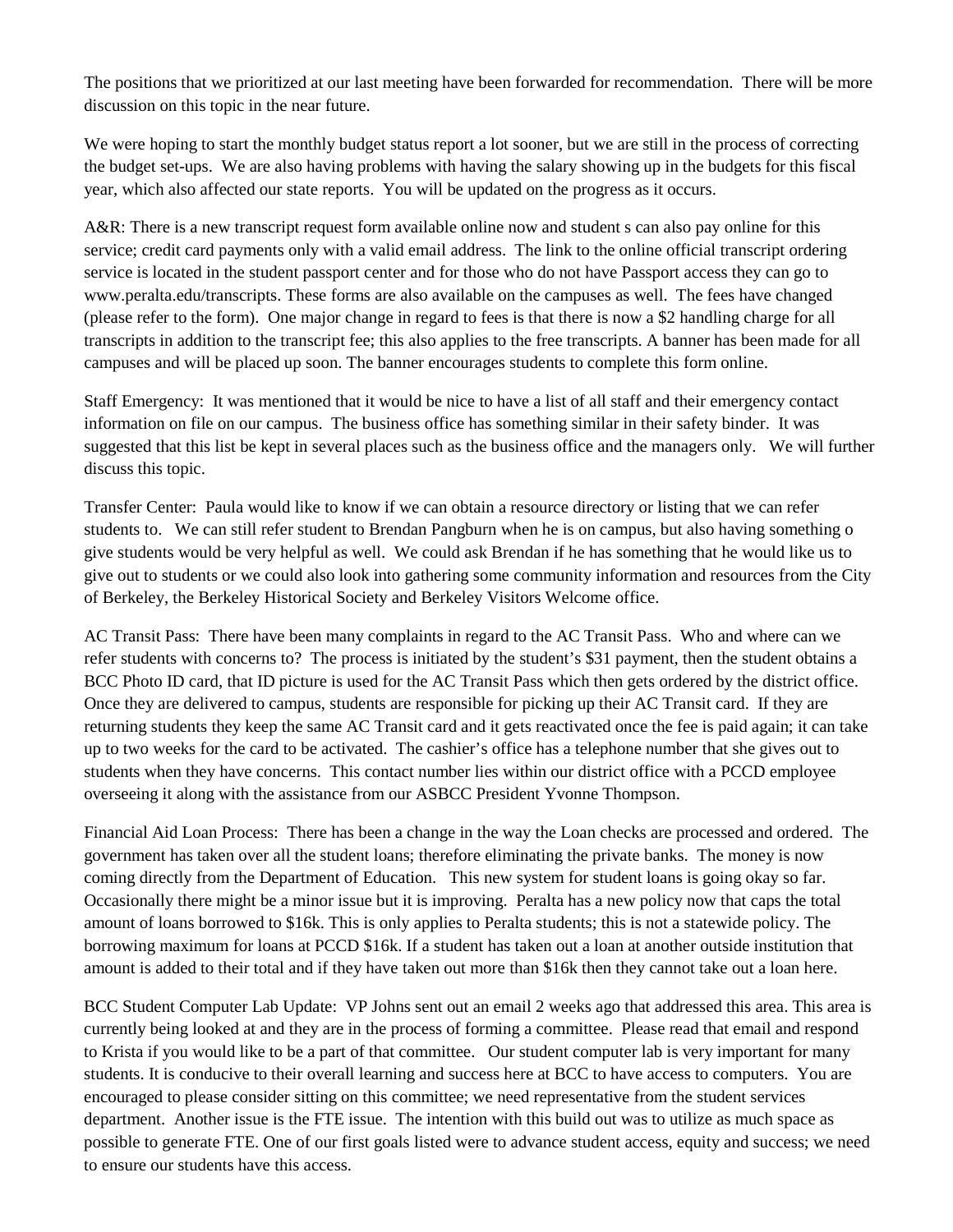Welcome Desk: The students at the welcome desk have been given a list of all services and the location  $\&$  contact information. It also includes most frequently asked questions and answers.

New Website: As you know our college website has changed again. At present John Palmer is not working this semester to assist us with our web pages as he previously has. If you have any concerns or need your area updated please contact Fabian. The contact person for the website at the district level is Michael Orkin and for our campus it is Fabian Banga. Fabian is also the chair of the BCC Website committee. Jasmine also serves on this committee, but unfortunately there haven't been many regularly scheduled meetings taking pace. Although , there is a meeting to be scheduled this month; Jasmine will bring an update as soon as possible.

Jim Ward wanted to reiterate that the previous discussion our last meeting with concern of the LRNE 501 rosters still needs to be resolved. May suggested an off-line discussion to involve, Brenda, Terry, Loretta and Jim.

## **Updates**

May Chen: A decision has been made to proceed with the advertising and hiring of the DSPS Coordinator/Counselor position. The Alternate Media Technology Specialist position has been approved and hired. We have been promised \$44k from the district to fund our part-time adjunct counselors. These are **great** accomplishments! Thank you May.

Counseling Dept.: TAG went online this year where students could apply online. It has expanded so much this year that the counseling department had to close on occasion in order to process all those applications. A total of 164 were completed by Tamara & Hermia. They are now working on a survey for students to complete; this will also be connected to the SLO.

Brenda Johnson: Brenda mentioned that she would like to see a list of all student services on each floor instead of the present floor directory for each level. It would include floor level, room number and phone number. Our ASBCC office is off to a slow start but regardless they are working very hard and also working on many different events and activities for this academic term.

LRC: The LRC is presently functioning well. There is one concern with regard to losing a Spanish tutor this semester. Jim has alerted Fabian and Fabian will be sending another tutor for the LRC.

Financial Ad Office: There will be a second disbursement this week or next. The office is presently working on the applications submitted in August/September; progress is going well. Students are being told that their file can take up to six weeks; so far the office is on track. There is one Loan Workshop left for this semester. Work study is no longer through Ramona; it has been assigned to Tammy Perry in the Financial Aid office. Therefore, please submit all timesheets & hiring information to Tammy. The financial Aid office asks that you please don't have students turn in timesheet to their office, only the staff supervisors should be turning in the timesheets and please make sure all initials and signatures are there. May thanked Ramona for her assistance with this and appreciates her hard work and dedication she gave towards the work study program. Thanks Ramona for doing such a great job!

PACE: The PACE Department has a new part-time counselor. His name is Bobby Nakamoto, he is located on the  $2<sup>nd</sup>$  floor in Room 257.

Transfer Center: Paula mentioned that Transfer Day was a success! She is now looking at the state annual report for the transfer center. The center traffic has been picking up a lot more with transfer inquiries. There is also another workshop tomorrow for transfer basics. Paula has also created a survey for student and is currently using it.